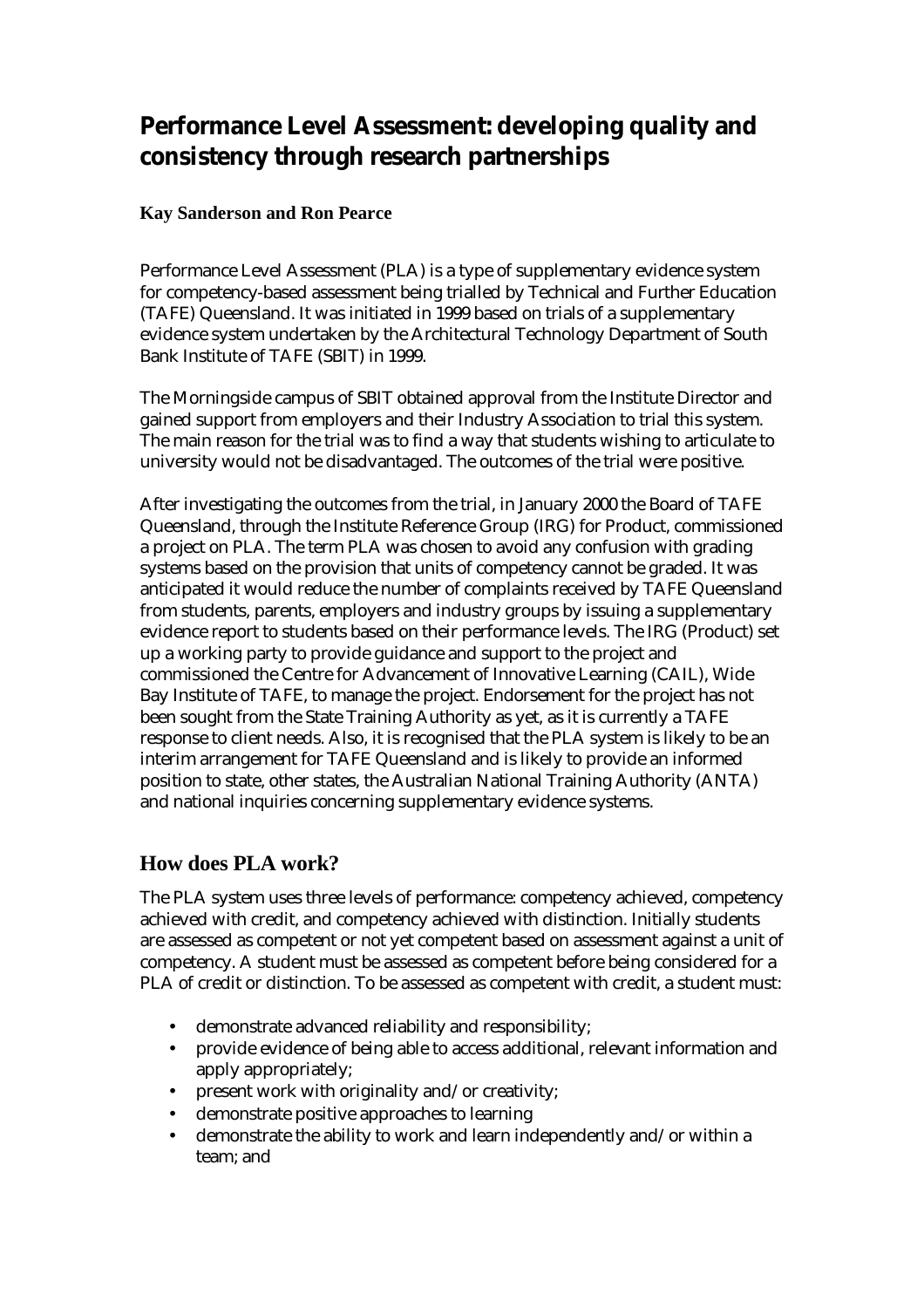• provide evidence of planning and resource allocation to ensure completion of tasks.

To be assessed as competent with distinction, a student must:

- demonstrate exceptional reliability and responsibility;
- provide significant evidence of being able to acquire, validate and apply relevant additional resources and sources of information and use them effectively and efficiently;
- demonstrate significant work output, quality, originality and creativity;
- demonstrate positive approaches to learning with a high degree of motivation;
- display a significant level of independence;
- provide evidence of monitoring and evaluation of work, including the ability to identify opportunities for improvement; and
- demonstrate mastery in application of tasks, ensuring flexibility, efficiency and effectiveness.

In some cases it may not be possible to assess a student against all the criteria for each level of credit or distinction. Teachers are required to select those most relevant to the unit of competency or cluster of units of competency that they are assessing. Performance indicators were used in the trials and are an option to assist teachers in establishing an overall credit or distinction level of performance for each student. The process allows for teachers to give feedback to students on their progression and is intended to provide motivation towards achievement of an overall performance level. Performance indicators range from one to five, each level indicating the following:

- 1. Minimal evidence of relevant criteria demonstrated
- 2. Some evidence of relevant criteria demonstrated
- 3. All relevant criteria demonstrated to achieve competency
- 4. Advanced level of performance demonstrated
- 5. Exceptional level of performance demonstrated.

## **Scope of the project**

It is intended that the scope of the project will be such that it will impact upon all TAFE Queensland Institutes and potentially the majority of instructional/assessment staff and students. However, the scope of the pilot, at present, is limited to six qualifications across nine TAFE Queensland Institutes. Qualifications were selected to cover both large and small student populations, and institutes were selected to cover both metropolitan and country TAFE learners. Endorsement by the IRG (Product) for the inclusion of these participants in the pilot was to inform the development of the PLA system and formulate policy guidelines prior to more widespread implementation\*.

Prior to commencement of the pilot, a number of professional development activities were conducted for instruction/assessment of pilot participants. These activities included an information dissemination teleconference and a one-day workshop for each industry area involved in the pilot. The workshops supplied participants with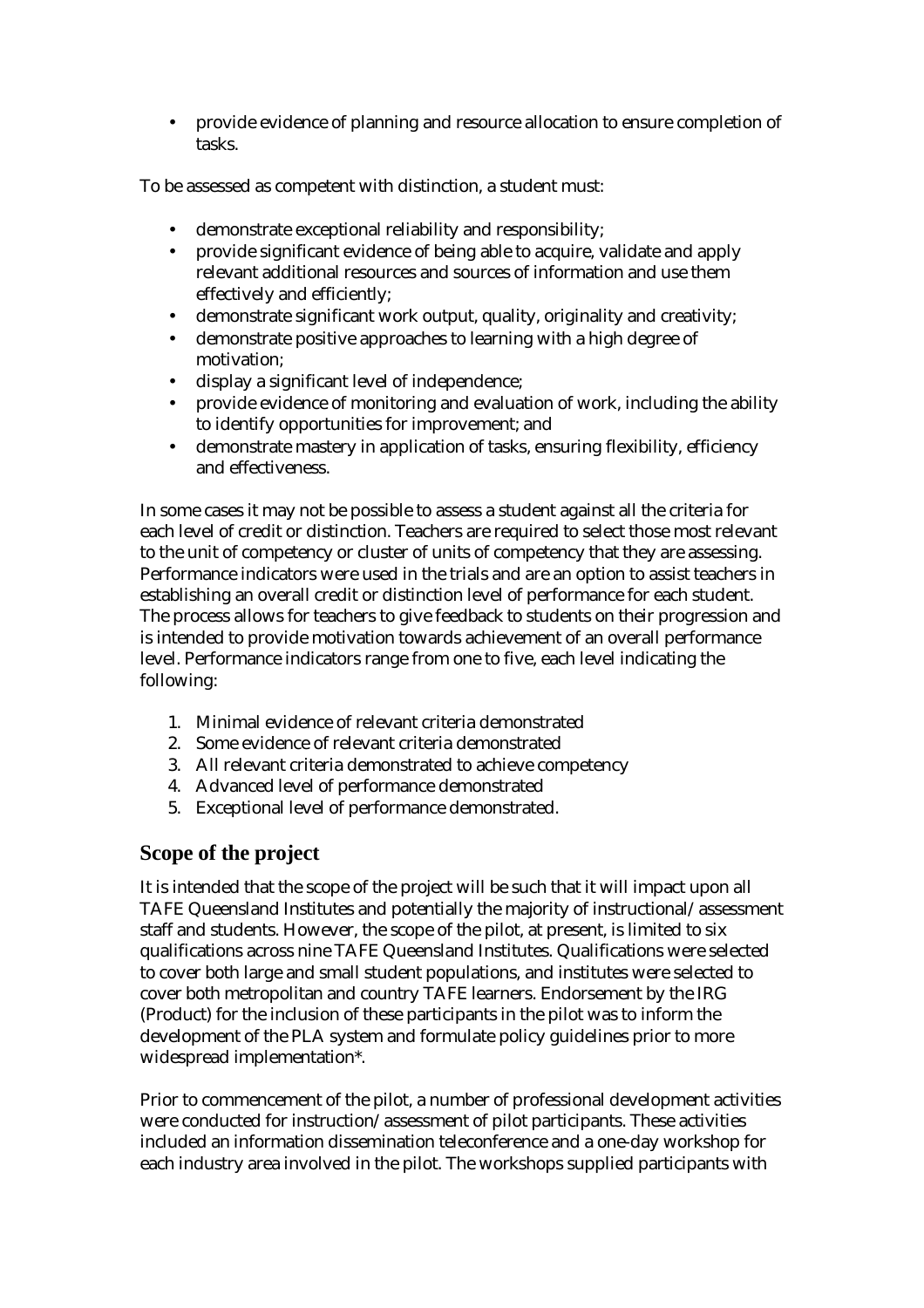the necessary information to understand PLA and to assist them in developing processes to implement the system with their students.

## **North Point and Cooloola Sunshine Institutes of TAFE research**

## **partnership**

North Point Institute of TAFE (NPIT) is located in the northern growth corridor of Brisbane. NPIT is one of five Institutes in Queensland piloting PLA in their Diploma of Hospitality Management since mid-2000. Students in this Diploma include full and part-time students, including teenagers and mature aged students. Initially, the hospitality teaching team at NPIT met to discuss their approach to the implementation of PLA. A major issue identified was that of consistency in interpretation of performance criteria between teachers within the Institute and across other Institutes. North Point hospitality teachers approached Cooloola Sunshine Institute of TAFE (CSIT) hospitality teachers concerning the issues of consistency in assessing using PLA. It was decided that teachers from similar delivery/assessment areas should meet. A meeting was arranged between the food and beverage teachers of each Institute.

At the meeting between NPIT and CSIT food and beverage teachers, objective criteria were developed against each performance criteria as shown in Figure 1. For instance, the teachers felt that if they were to assess reliability and responsibility, the criteria they would evaluate would be attendance, handing in assignments and punctuality. On completion of these criteria it was felt that although they had been designed by food and beverage teachers, they were generic enough to translate into other assessment areas. Opinions of teachers in other areas confirmed this belief. Consequently, a template was designed stating the agreed criteria. Both institutes trialled this system throughout semester II, 2000.

In January 2001, another meeting was held between teachers of NPIT and CSIT. This meeting was attended by teachers from all assessment areas of the Diploma of Hospitality Management from both institutes. At this meeting, teachers discussed the application throughout semester II, 2000 of the template which had been designed in the initial meeting. Three major issues emerged:

- 1. the objective criteria developed were open to subjective interpretation
- 2. the use of performance indicators
- 3. the adequacy of the previously agreed objective criteria for assessment.

The group felt that the objective criteria, which had been developed, were still open to subjective interpretation, thus jeopardising consistency. To overcome this, the group felt that a further column ought to be created on the template to clarify the objective criteria. For example, if a teacher uses the criteria attendance, what must a student achieve in relation to attendance to be awarded a credit or a distinction? Through further discussion, it emerged that this criteria may alter depending upon the unit of competency being assessed. Consequently, it was decided that the criteria to be included in the additional column should be specified by individual teachers, for their particular assessment area. However, where more than one teacher assesses a unit of competency or cluster, these teachers should agree on the criteria.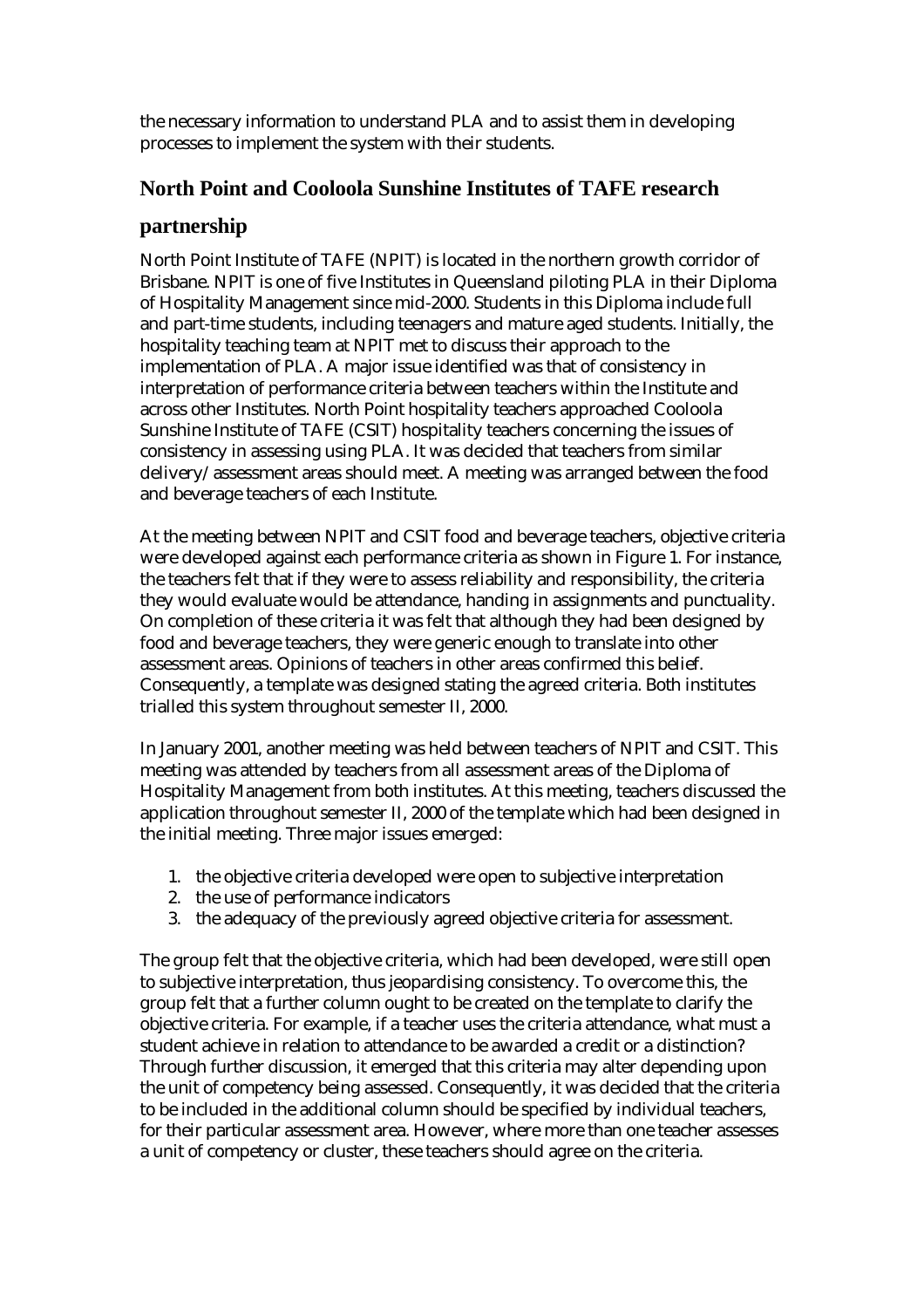# Figure 1: Levels of performance

| Qualification                                                                                   | Group/class                                       |                |          |
|-------------------------------------------------------------------------------------------------|---------------------------------------------------|----------------|----------|
| Unit code                                                                                       | Unit title                                        |                |          |
| Performance description                                                                         | Criteria                                          | PF/<br>Ind     | Comments |
| 1 Demonstrate:                                                                                  |                                                   |                |          |
| Credit  advanced reliability<br>and responsibility                                              | Attendance                                        | 3              |          |
|                                                                                                 | Handing in assignments                            | $\overline{4}$ |          |
| Distinction  exceptional<br>reliability and responsibility                                      | Punctuality                                       | 5              |          |
| 2 Be able to:                                                                                   |                                                   |                |          |
| Credit  access additional                                                                       | Assignment standard                               | 3              |          |
| relevant information                                                                            | Research skills                                   | 4              |          |
| Distinction  acquire and apply<br>additional information and use<br>effectively and efficiently | Liaison with relevant<br>persons in the workplace | 5              |          |
| 3. Present:                                                                                     |                                                   |                |          |
| Credit  work with originality<br>and creativity                                                 | Assignment presentation                           | 3              |          |
| Distinction  significant quality                                                                | Practical application                             | $\overline{4}$ |          |
| work output with creativity and<br>originality                                                  | Selling, greeting, etc                            | 5              |          |
| 4. Demonstrate:                                                                                 |                                                   |                |          |
| <i>Credit</i> positive approaches to<br>learning                                                | Class participation                               |                |          |
|                                                                                                 | Attitude and aptitude                             |                |          |
| Distinction  positive<br>approaches to learning with high<br>degree of motivation               | Motivation                                        |                |          |
| 5. Be able to:                                                                                  |                                                   |                |          |
| Credit  work independently<br>and / or within a team                                            | Teamwork                                          | 3              |          |
|                                                                                                 | Self-management                                   | 4              |          |
| Distinction  display a<br>significant level of<br>independence                                  | Using initiative                                  | 5              |          |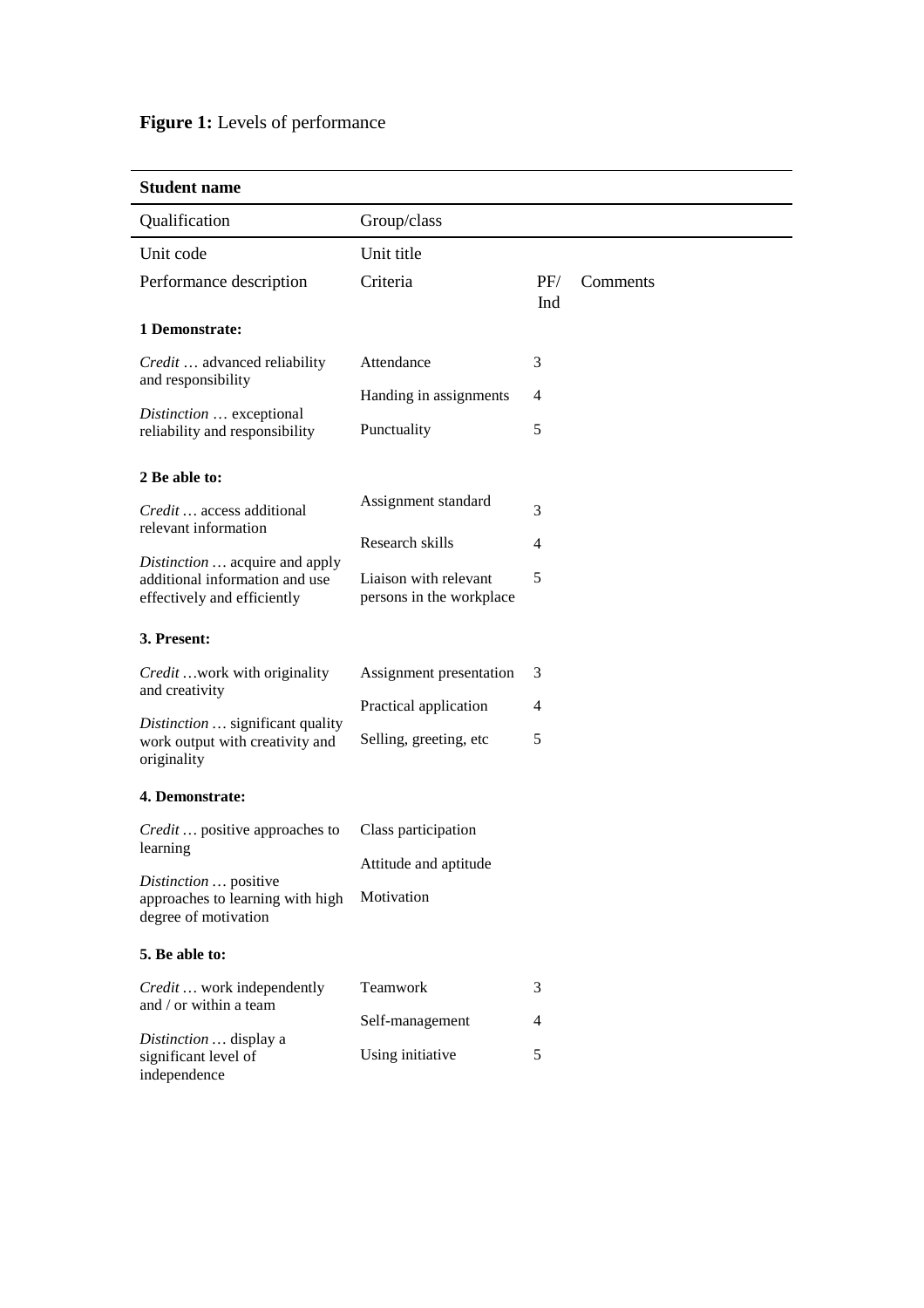#### **6. Provide evidence of:**

| Personal organisation<br>Time planning              | 3<br>4   |
|-----------------------------------------------------|----------|
| Resource utilisation                                | 5        |
|                                                     |          |
| Exhibits a level of 5 in<br>all aims 1–6 above with | Y        |
| consistency throughout                              | or       |
|                                                     | N        |
|                                                     | the unit |

**Source**: NPIT and CSIT meeting 1.

#### **1. The use of performance indicators**

Most teachers agreed that it is confusing using numerical performance indicators for formative assessment and then finally awarding a level of performance achieved as a credit or a distinction. Consequently, consensus was reached to make the formative performance indicators J for a competency, C for a credit and D for a distinction - the same as the final levels of performance awarded. However, at this stage, it was stressed that these performance indicators are precisely this. They are awarded to give the student an indication of the level at which they are performing, in their various assessment items, towards a competency or performance level.

#### **2. The adequacy of the previously agreed objective performance criteria for assessment**

The teachers reviewed the individual objective performance criteria developed by the food and beverage teachers for each level of performance descriptor and made minor changes as shown in Figure 2. For example, under the criteria '… access additional relevant information/ … acquire and apply additional information and use effectively and efficiently', the teachers added a performance criteria of 'discussion/contribution'.

Finally, a new template was developed to reflect the changes referred to above. This template, shown in Figure 2, will be trailed at both NPIT and CSIT throughout semester I, 2001.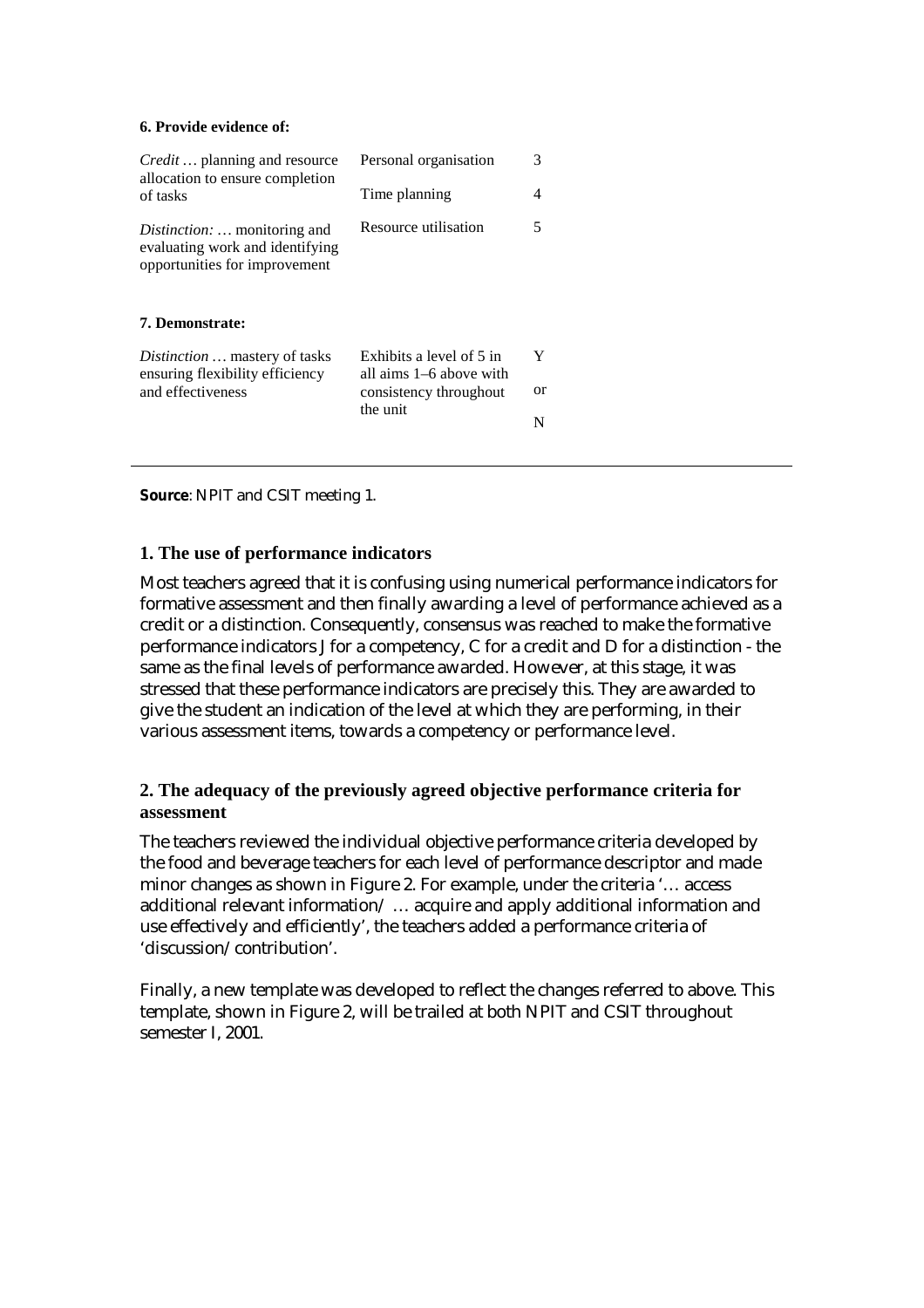## Figure 2: Levels of performance

| Qualification                                                                                   | Group/class                               |                  |             |          |
|-------------------------------------------------------------------------------------------------|-------------------------------------------|------------------|-------------|----------|
| Unit code                                                                                       | Unit title                                |                  |             |          |
| Performance description                                                                         | Suggested<br>criteria                     | Teacher criteria | Pf/<br>Ind  | Comments |
| 1 Demonstrate                                                                                   |                                           |                  |             |          |
| Credit  advanced reliability<br>and responsibility                                              | Attendance                                |                  | $\bf J$     |          |
| Distinction  exceptional<br>reliability and responsibility                                      | Handing in<br>assignments                 |                  | $\mathbf C$ |          |
|                                                                                                 | Punctuality                               |                  | D           |          |
| 2 Be able to:                                                                                   |                                           |                  |             |          |
| Credit  access additional<br>relevant information                                               | Assignment<br>standard                    |                  | $\mathbf J$ |          |
| Distinction  acquire and apply<br>additional information and use<br>effectively and efficiently | Research skills<br>Liaison with           |                  | $\mathbf C$ |          |
|                                                                                                 | relevant<br>persons in the<br>workplace   |                  | D           |          |
|                                                                                                 | Discussion/                               |                  |             |          |
|                                                                                                 | contribution                              |                  |             |          |
| 3. Present:                                                                                     |                                           |                  |             |          |
| Credit  work with originality<br>and creativity                                                 | Assignment<br>presentation<br>and content |                  | J           |          |
| Distinction  significant quality<br>work output with creativity and<br>originality              | Practical<br>application                  |                  | $\mathbf C$ |          |
|                                                                                                 | Communication<br>skills                   |                  | D           |          |
| 4. Demonstrate:                                                                                 |                                           |                  |             |          |
| Credit  positive approaches to<br>learning                                                      | Class<br>participation                    |                  | ${\bf J}$   |          |
| Distinction  positive<br>approaches to learning with high<br>degree of motivation               | Attitude and<br>aptitude                  |                  | $\mathbf C$ |          |
|                                                                                                 | Motivation                                |                  | D           |          |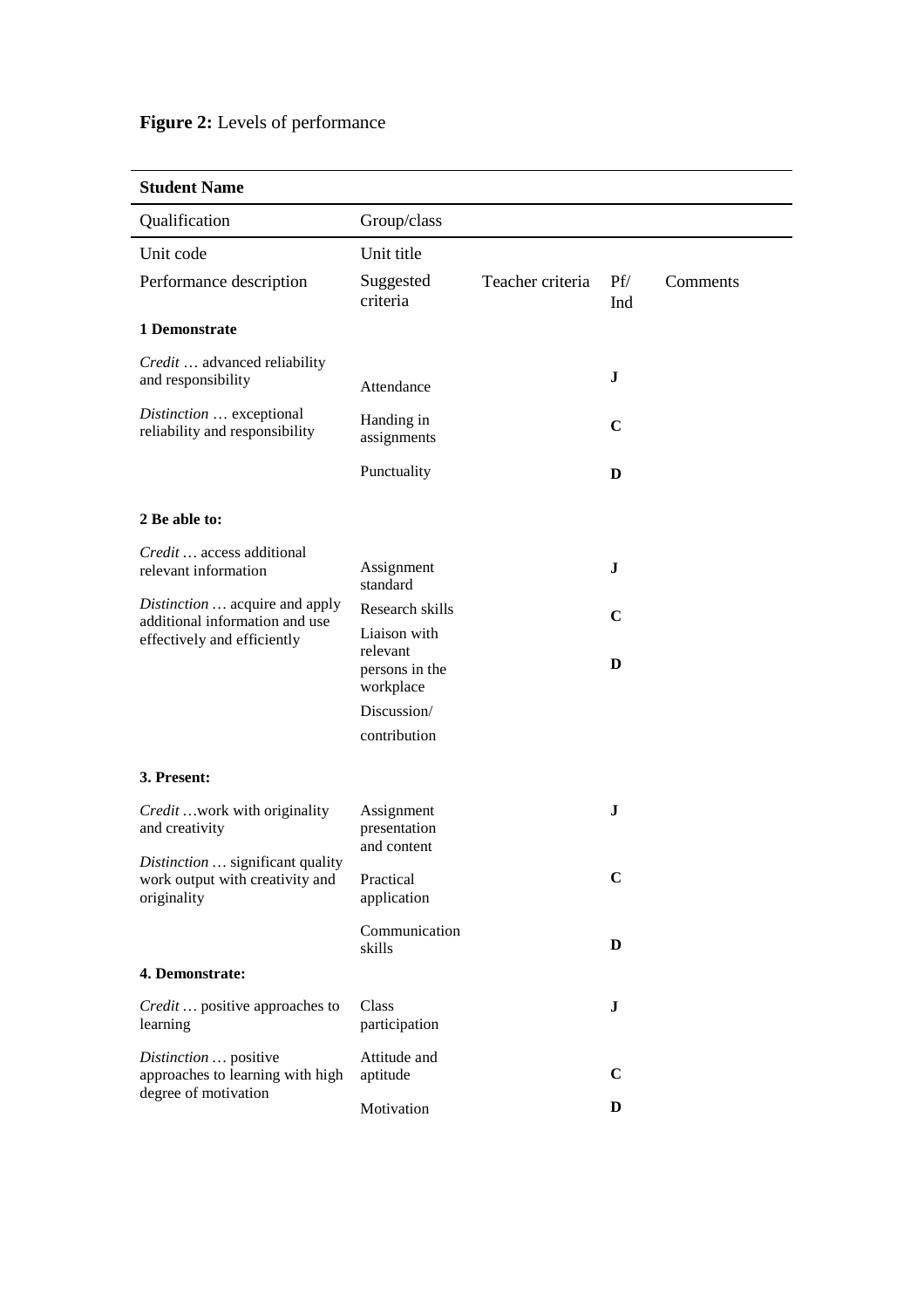#### **5. Be able to:**

| <i>Credit</i> work independently<br>and / or within a team<br>Distinction  display a<br>significant level of<br>independence                                                                        | Teamwork<br>Self-<br>management<br>Using initiative                                                                                                                                     | J<br>C<br>D         |
|-----------------------------------------------------------------------------------------------------------------------------------------------------------------------------------------------------|-----------------------------------------------------------------------------------------------------------------------------------------------------------------------------------------|---------------------|
| 6. Provide evidence of:                                                                                                                                                                             |                                                                                                                                                                                         |                     |
| Credit  planning and resource<br>allocation to ensure completion<br>of tasks<br>Distinction:  monitoring and<br>evaluation of work and identify<br>opportunities for improvement<br>7. Demonstrate: | Personal<br>organisation<br>Time planning<br>Resource<br>utilisation<br>Analysis skills<br>Self-reflection /<br>Initial reflection<br>Identification of<br>improvement<br>opportunities | J<br>C<br>D         |
| Distinction  mastery of tasks<br>ensuring flexibility efficiency<br>and effectiveness                                                                                                               | Exhibits a level<br>of 5 in all<br>relevant aims in<br>$1 - 6$ above<br>with<br>consistency<br>throughout the<br>unit                                                                   | Y<br><b>or</b><br>N |

**Source**: NPIT and CSIT meeting 2.

## **Conclusions**

This paper describes how NPIT and CSIT are using a partnership arrangement to conduct ongoing research and review aimed at improving the quality of the new PLA system being piloted in Queensland. It explains how teachers, as practitioners, are using action research to develop a consistent, generic, quality approach to PLA, which in turn may be translated for use with other Training Packages.

To date, as a result of this ongoing action research, consistency has been developed on two levels:

- 1. Across institutes
- 2. Within institutes.